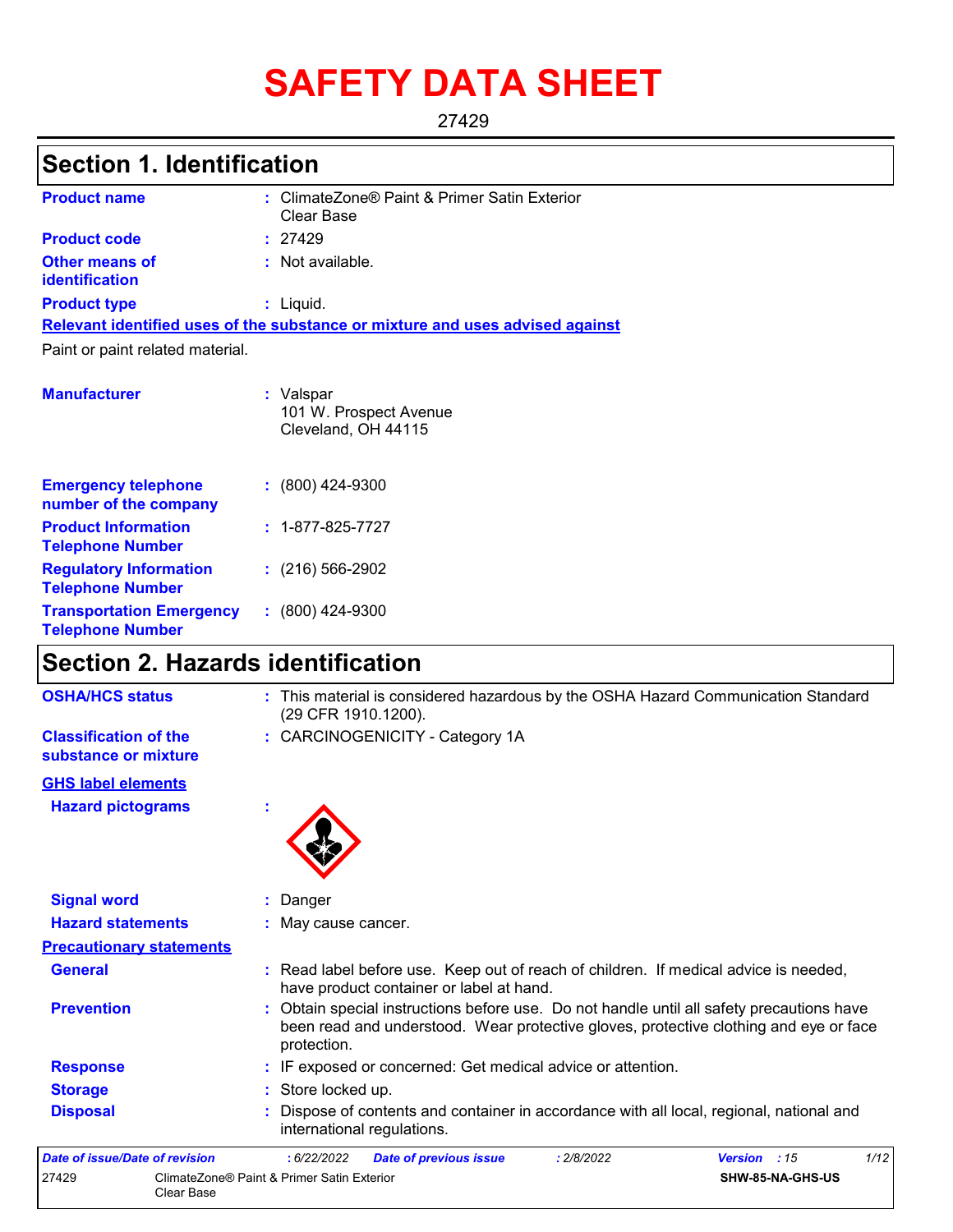## **Section 2. Hazards identification**

| <b>Supplemental label</b><br>elements             | WARNING: This product contains chemicals known to the State of California to cause<br>cancer and birth defects or other reproductive harm. Adequate ventilation required when<br>sanding or abrading the dried film. If Adequate ventilation cannot be provided wear an<br>approved particulate respirator (NIOSH approved). Follow respirator manufacturer's<br>directions for respirator use. DELAYED EFFECTS FROM LONG TERM<br>OVEREXPOSURE. Abrading or sanding of the dry film may release Crystalline Silica<br>which has been shown to cause lung damage and cancer under long term exposure. |
|---------------------------------------------------|------------------------------------------------------------------------------------------------------------------------------------------------------------------------------------------------------------------------------------------------------------------------------------------------------------------------------------------------------------------------------------------------------------------------------------------------------------------------------------------------------------------------------------------------------------------------------------------------------|
|                                                   | Please refer to the SDS for additional information. Keep out of reach of children. Do not<br>transfer contents to other containers for storage.                                                                                                                                                                                                                                                                                                                                                                                                                                                      |
| <b>Hazards not otherwise</b><br><b>classified</b> | : None known.                                                                                                                                                                                                                                                                                                                                                                                                                                                                                                                                                                                        |

## **Section 3. Composition/information on ingredients**

| Substance/mixture                              | : Mixture        |
|------------------------------------------------|------------------|
| <b>Other means of</b><br><i>identification</i> | : Not available. |

#### **CAS number/other identifiers**

| <b>Ingredient name</b>          | % by weight | <b>CAS number</b> |
|---------------------------------|-------------|-------------------|
| Titanium Dioxide                | '≥′         | 13463-67-7        |
| Cristobalite, respirable powder | ≤0.3        | 14464-46-1        |

Any concentration shown as a range is to protect confidentiality or is due to batch variation.

**There are no additional ingredients present which, within the current knowledge of the supplier and in the concentrations applicable, are classified and hence require reporting in this section.**

**Occupational exposure limits, if available, are listed in Section 8.**

### **Section 4. First aid measures**

| <b>Description of necessary first aid measures</b> |                                                                                                                                                                                                                                                                                                                                                                                                                                                                                                                                                                                                                                                                                   |  |  |  |  |
|----------------------------------------------------|-----------------------------------------------------------------------------------------------------------------------------------------------------------------------------------------------------------------------------------------------------------------------------------------------------------------------------------------------------------------------------------------------------------------------------------------------------------------------------------------------------------------------------------------------------------------------------------------------------------------------------------------------------------------------------------|--|--|--|--|
| Eye contact                                        | : Immediately flush eyes with plenty of water, occasionally lifting the upper and lower<br>eyelids. Check for and remove any contact lenses. Continue to rinse for at least 10<br>minutes. Get medical attention.                                                                                                                                                                                                                                                                                                                                                                                                                                                                 |  |  |  |  |
| <b>Inhalation</b>                                  | : Remove victim to fresh air and keep at rest in a position comfortable for breathing. If<br>not breathing, if breathing is irregular or if respiratory arrest occurs, provide artificial<br>respiration or oxygen by trained personnel. It may be dangerous to the person providing<br>aid to give mouth-to-mouth resuscitation. Get medical attention. If unconscious, place<br>in recovery position and get medical attention immediately. Maintain an open airway.<br>Loosen tight clothing such as a collar, tie, belt or waistband.                                                                                                                                         |  |  |  |  |
| <b>Skin contact</b>                                | : Flush contaminated skin with plenty of water. Remove contaminated clothing and<br>shoes. Wash contaminated clothing thoroughly with water before removing it, or wear<br>gloves. Continue to rinse for at least 10 minutes. Get medical attention. Wash clothing<br>before reuse. Clean shoes thoroughly before reuse.                                                                                                                                                                                                                                                                                                                                                          |  |  |  |  |
| <b>Ingestion</b>                                   | : Wash out mouth with water. Remove dentures if any. If material has been swallowed<br>and the exposed person is conscious, give small quantities of water to drink. Stop if the<br>exposed person feels sick as vomiting may be dangerous. Do not induce vomiting<br>unless directed to do so by medical personnel. If vomiting occurs, the head should be<br>kept low so that vomit does not enter the lungs. Get medical attention. Never give<br>anything by mouth to an unconscious person. If unconscious, place in recovery position<br>and get medical attention immediately. Maintain an open airway. Loosen tight clothing<br>such as a collar, tie, belt or waistband. |  |  |  |  |

#### **Most important symptoms/effects, acute and delayed Potential acute health effects**

| Date of issue/Date of revision |                                                          | : 6/22/2022 | <b>Date of previous issue</b> | : 2/8/2022 | <b>Version</b> : 15 |                         | 2/12 |
|--------------------------------|----------------------------------------------------------|-------------|-------------------------------|------------|---------------------|-------------------------|------|
| 27429                          | ClimateZone® Paint & Primer Satin Exterior<br>Clear Base |             |                               |            |                     | <b>SHW-85-NA-GHS-US</b> |      |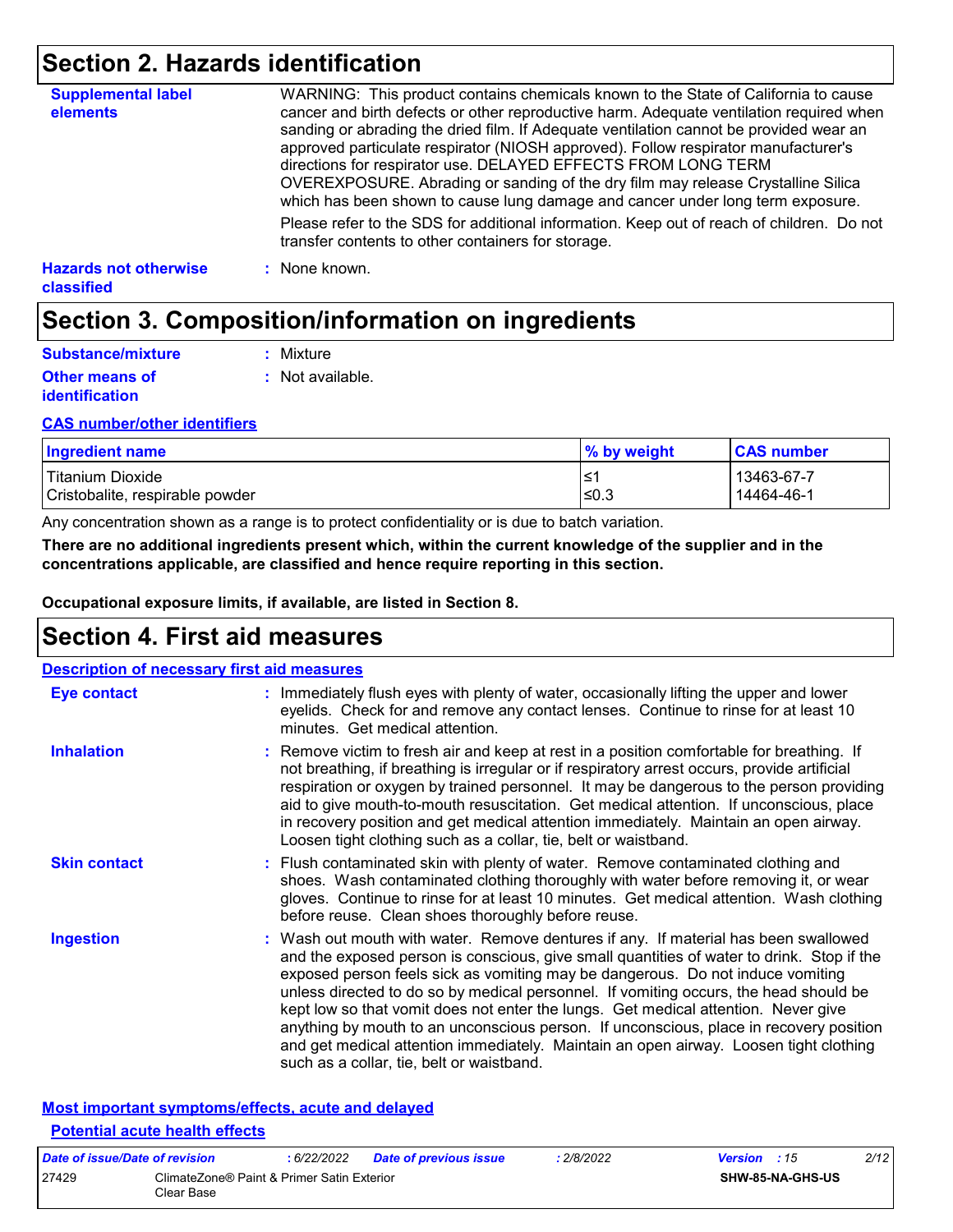## **Section 4. First aid measures**

| <b>Eye contact</b>                  | : No known significant effects or critical hazards.                                                                                                                                                                                                                                                                                                                                                             |  |  |  |
|-------------------------------------|-----------------------------------------------------------------------------------------------------------------------------------------------------------------------------------------------------------------------------------------------------------------------------------------------------------------------------------------------------------------------------------------------------------------|--|--|--|
| <b>Inhalation</b>                   | : No known significant effects or critical hazards.                                                                                                                                                                                                                                                                                                                                                             |  |  |  |
| <b>Skin contact</b>                 | : No known significant effects or critical hazards.                                                                                                                                                                                                                                                                                                                                                             |  |  |  |
| <b>Ingestion</b>                    | : No known significant effects or critical hazards.                                                                                                                                                                                                                                                                                                                                                             |  |  |  |
| <b>Over-exposure signs/symptoms</b> |                                                                                                                                                                                                                                                                                                                                                                                                                 |  |  |  |
| <b>Eye contact</b>                  | : No specific data.                                                                                                                                                                                                                                                                                                                                                                                             |  |  |  |
| <b>Inhalation</b>                   | : No specific data.                                                                                                                                                                                                                                                                                                                                                                                             |  |  |  |
| <b>Skin contact</b>                 | : No specific data.                                                                                                                                                                                                                                                                                                                                                                                             |  |  |  |
| <b>Ingestion</b>                    | : No specific data.                                                                                                                                                                                                                                                                                                                                                                                             |  |  |  |
|                                     |                                                                                                                                                                                                                                                                                                                                                                                                                 |  |  |  |
|                                     | Indication of immediate medical attention and special treatment needed, if necessary                                                                                                                                                                                                                                                                                                                            |  |  |  |
| Notes to physician                  | : Treat symptomatically. Contact poison treatment specialist immediately if large<br>quantities have been ingested or inhaled.                                                                                                                                                                                                                                                                                  |  |  |  |
| <b>Specific treatments</b>          | : No specific treatment.                                                                                                                                                                                                                                                                                                                                                                                        |  |  |  |
| <b>Protection of first-aiders</b>   | : No action shall be taken involving any personal risk or without suitable training. If it is<br>suspected that fumes are still present, the rescuer should wear an appropriate mask or<br>self-contained breathing apparatus. It may be dangerous to the person providing aid to<br>give mouth-to-mouth resuscitation. Wash contaminated clothing thoroughly with water<br>before removing it, or wear gloves. |  |  |  |

#### **See toxicological information (Section 11)**

## **Section 5. Fire-fighting measures**

| <b>Extinguishing media</b>                               |                                                                                                                                                                                                     |  |
|----------------------------------------------------------|-----------------------------------------------------------------------------------------------------------------------------------------------------------------------------------------------------|--|
| <b>Suitable extinguishing</b><br>media                   | : Use an extinguishing agent suitable for the surrounding fire.                                                                                                                                     |  |
| <b>Unsuitable extinguishing</b><br>media                 | : None known.                                                                                                                                                                                       |  |
| <b>Specific hazards arising</b><br>from the chemical     | : In a fire or if heated, a pressure increase will occur and the container may burst.                                                                                                               |  |
| <b>Hazardous thermal</b><br>decomposition products       | Decomposition products may include the following materials:<br>carbon dioxide<br>carbon monoxide                                                                                                    |  |
| <b>Special protective actions</b><br>for fire-fighters   | : Promptly isolate the scene by removing all persons from the vicinity of the incident if<br>there is a fire. No action shall be taken involving any personal risk or without suitable<br>training. |  |
| <b>Special protective</b><br>equipment for fire-fighters | : Fire-fighters should wear appropriate protective equipment and self-contained breathing<br>apparatus (SCBA) with a full face-piece operated in positive pressure mode.                            |  |

### **Section 6. Accidental release measures**

**Personal precautions, protective equipment and emergency procedures**

**:** No action shall be taken involving any personal risk or without suitable training. Evacuate surrounding areas. Keep unnecessary and unprotected personnel from entering. Do not touch or walk through spilled material. Avoid breathing vapor or mist. Provide adequate ventilation. Wear appropriate respirator when ventilation is inadequate. Put on appropriate personal protective equipment. **For non-emergency personnel**

| Date of issue/Date of revision |                                                          | 6/22/2022 | <b>Date of previous issue</b> | : 2/8/2022 | <b>Version</b> : 15 |                  | 3/12 |
|--------------------------------|----------------------------------------------------------|-----------|-------------------------------|------------|---------------------|------------------|------|
| 27429                          | ClimateZone® Paint & Primer Satin Exterior<br>Clear Base |           |                               |            |                     | SHW-85-NA-GHS-US |      |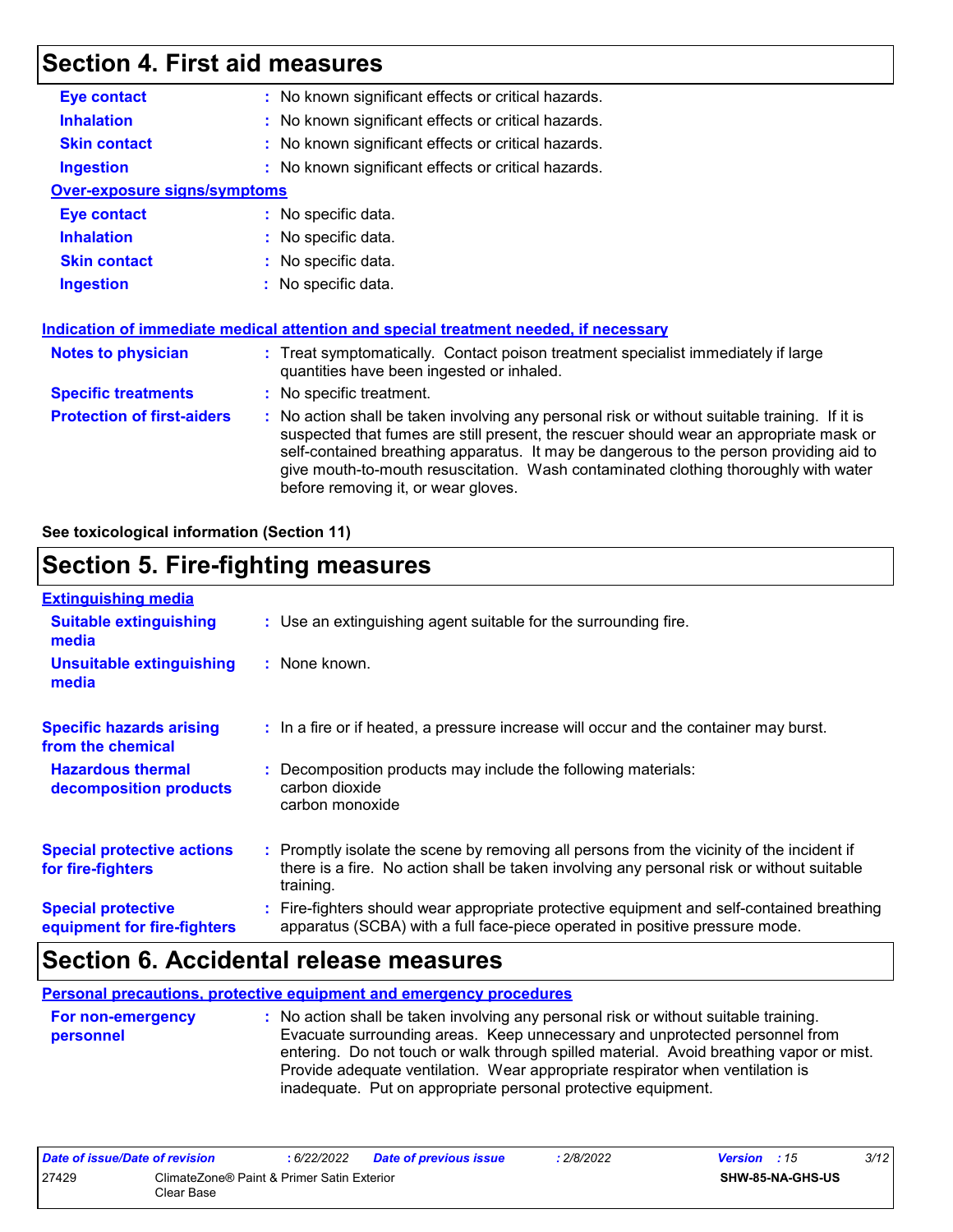### **Section 6. Accidental release measures**

| For emergency responders                                     | If specialized clothing is required to deal with the spillage, take note of any information in<br>Section 8 on suitable and unsuitable materials. See also the information in "For non-<br>emergency personnel".                                                                                                                                                                                                                                                                                                                                                                                                                                                                                             |
|--------------------------------------------------------------|--------------------------------------------------------------------------------------------------------------------------------------------------------------------------------------------------------------------------------------------------------------------------------------------------------------------------------------------------------------------------------------------------------------------------------------------------------------------------------------------------------------------------------------------------------------------------------------------------------------------------------------------------------------------------------------------------------------|
| <b>Environmental precautions</b>                             | : Avoid dispersal of spilled material and runoff and contact with soil, waterways, drains<br>and sewers. Inform the relevant authorities if the product has caused environmental<br>pollution (sewers, waterways, soil or air).                                                                                                                                                                                                                                                                                                                                                                                                                                                                              |
| <b>Methods and materials for containment and cleaning up</b> |                                                                                                                                                                                                                                                                                                                                                                                                                                                                                                                                                                                                                                                                                                              |
| <b>Small spill</b>                                           | : Stop leak if without risk. Move containers from spill area. Dilute with water and mop up<br>if water-soluble. Alternatively, or if water-insoluble, absorb with an inert dry material and<br>place in an appropriate waste disposal container. Dispose of via a licensed waste<br>disposal contractor.                                                                                                                                                                                                                                                                                                                                                                                                     |
| Large spill                                                  | : Stop leak if without risk. Move containers from spill area. Approach release from<br>upwind. Prevent entry into sewers, water courses, basements or confined areas. Wash<br>spillages into an effluent treatment plant or proceed as follows. Contain and collect<br>spillage with non-combustible, absorbent material e.g. sand, earth, vermiculite or<br>diatomaceous earth and place in container for disposal according to local regulations<br>(see Section 13). Dispose of via a licensed waste disposal contractor. Contaminated<br>absorbent material may pose the same hazard as the spilled product. Note: see<br>Section 1 for emergency contact information and Section 13 for waste disposal. |

## **Section 7. Handling and storage**

#### **Precautions for safe handling**

| <b>Protective measures</b>                                                       | : Put on appropriate personal protective equipment (see Section 8). Avoid exposure -<br>obtain special instructions before use. Do not handle until all safety precautions have<br>been read and understood. Do not get in eyes or on skin or clothing. Do not ingest.<br>Avoid breathing vapor or mist. If during normal use the material presents a respiratory<br>hazard, use only with adequate ventilation or wear appropriate respirator. Keep in the<br>original container or an approved alternative made from a compatible material, kept<br>tightly closed when not in use. Empty containers retain product residue and can be<br>hazardous. Do not reuse container. |
|----------------------------------------------------------------------------------|--------------------------------------------------------------------------------------------------------------------------------------------------------------------------------------------------------------------------------------------------------------------------------------------------------------------------------------------------------------------------------------------------------------------------------------------------------------------------------------------------------------------------------------------------------------------------------------------------------------------------------------------------------------------------------|
| <b>Advice on general</b><br>occupational hygiene                                 | : Eating, drinking and smoking should be prohibited in areas where this material is<br>handled, stored and processed. Workers should wash hands and face before eating,<br>drinking and smoking. Remove contaminated clothing and protective equipment before<br>entering eating areas. See also Section 8 for additional information on hygiene<br>measures.                                                                                                                                                                                                                                                                                                                  |
| <b>Conditions for safe storage,</b><br>including any<br><b>incompatibilities</b> | : Store in accordance with local regulations. Store in original container protected from<br>direct sunlight in a dry, cool and well-ventilated area, away from incompatible materials<br>(see Section 10) and food and drink. Store locked up. Keep container tightly closed<br>and sealed until ready for use. Containers that have been opened must be carefully<br>resealed and kept upright to prevent leakage. Do not store in unlabeled containers.<br>Use appropriate containment to avoid environmental contamination. See Section 10 for<br>incompatible materials before handling or use.                                                                            |

## **Section 8. Exposure controls/personal protection**

**Control parameters**

**Occupational exposure limits (OSHA United States)**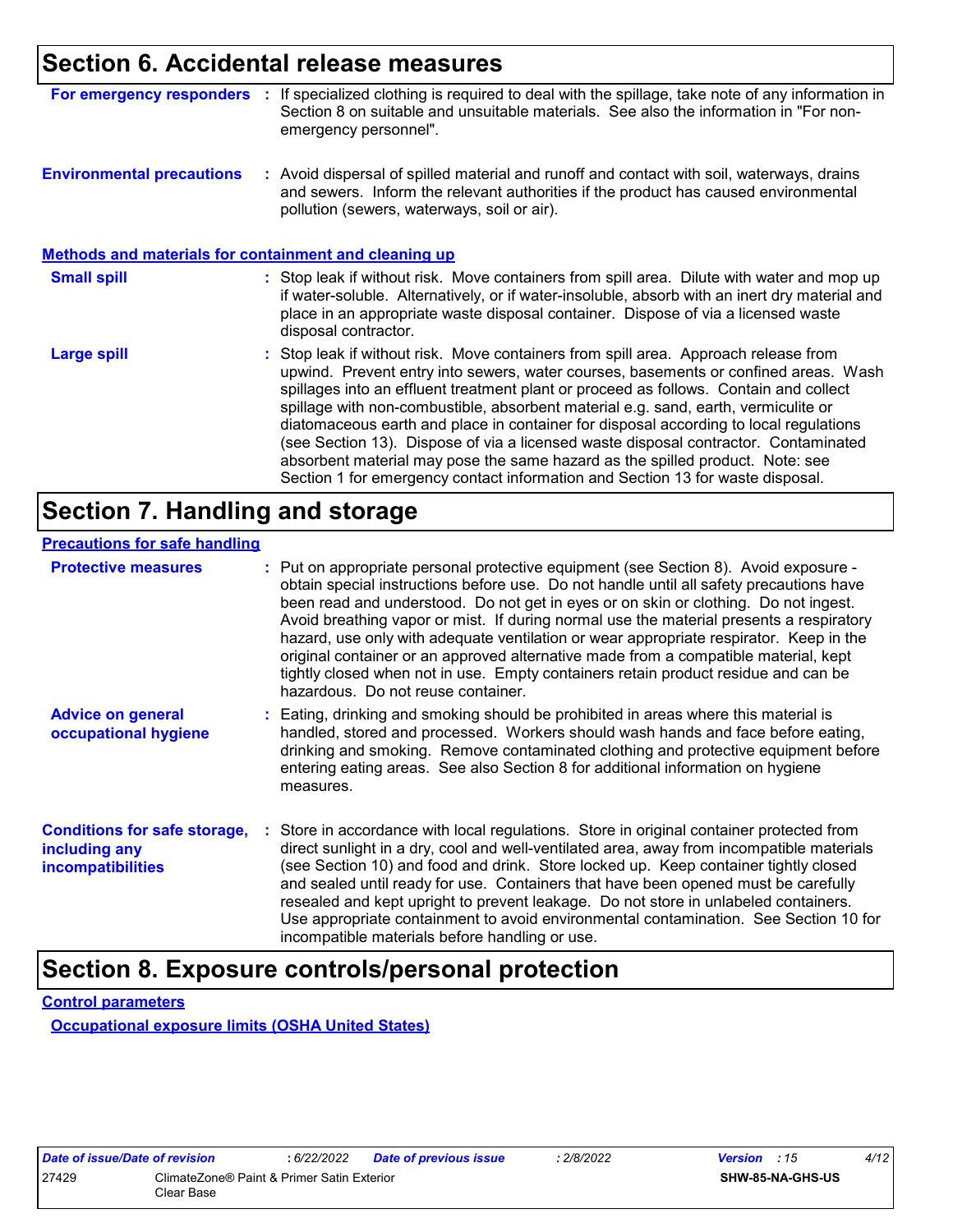## **Section 8. Exposure controls/personal protection**

| <b>Ingredient name</b>          | CAS#       | <b>Exposure limits</b>                                                                                                                                                                                                                                                                                                                                                                                                                                                                                                                                                           |
|---------------------------------|------------|----------------------------------------------------------------------------------------------------------------------------------------------------------------------------------------------------------------------------------------------------------------------------------------------------------------------------------------------------------------------------------------------------------------------------------------------------------------------------------------------------------------------------------------------------------------------------------|
| Titanium Dioxide                | 13463-67-7 | ACGIH TLV (United States, 1/2021).<br>TWA: 10 mg/m <sup>3</sup> 8 hours.<br>OSHA PEL (United States, 5/2018).<br>TWA: 15 mg/m <sup>3</sup> 8 hours. Form: Total dust                                                                                                                                                                                                                                                                                                                                                                                                             |
| Cristobalite, respirable powder | 14464-46-1 | OSHA PEL Z3 (United States, 6/2016).<br>TWA: 250 mppcf / 2 x (%SiO2+5) 8 hours.<br>Form: Respirable<br>TWA: 10 mg/m <sup>3</sup> / 2 x (%SiO2+2) 8 hours.<br>Form: Respirable<br>TWA: 30 mg/m <sup>3</sup> / 2 x (%SiO2+2) 8 hours.<br>Form: Total dust<br>OSHA PEL (United States, 5/2018).<br>TWA: 50 µg/m <sup>3</sup> 8 hours. Form: Respirable<br>dust<br>ACGIH TLV (United States, 1/2021).<br>TWA: 0.025 mg/m <sup>3</sup> 8 hours. Form:<br>Respirable fraction<br>NIOSH REL (United States, 10/2020).<br>TWA: 0.05 mg/m <sup>3</sup> 10 hours. Form: respirable<br>dust |

#### **Occupational exposure limits (Canada)**

| <b>Ingredient name</b>         |                                            | CAS#                          | <b>Exposure limits</b>                                                                                                                                                                                                                                                                                                                                                                                                                                                                                                                                                                                                       |  |  |
|--------------------------------|--------------------------------------------|-------------------------------|------------------------------------------------------------------------------------------------------------------------------------------------------------------------------------------------------------------------------------------------------------------------------------------------------------------------------------------------------------------------------------------------------------------------------------------------------------------------------------------------------------------------------------------------------------------------------------------------------------------------------|--|--|
| Titanium dioxide               |                                            | 13463-67-7                    | <b>CA British Columbia Provincial (Canada,</b><br>6/2021).<br>TWA: 10 mg/m <sup>3</sup> 8 hours. Form: Total dust<br>TWA: 3 mg/m <sup>3</sup> 8 hours. Form: respirable<br>fraction<br>CA Quebec Provincial (Canada, 6/2021).<br>TWAEV: 10 mg/m <sup>3</sup> 8 hours. Form: Total dust.<br>CA Alberta Provincial (Canada, 6/2018).<br>8 hrs OEL: 10 mg/m <sup>3</sup> 8 hours.<br>CA Ontario Provincial (Canada, 6/2019).<br>TWA: 10 mg/m <sup>3</sup> 8 hours.<br><b>CA Saskatchewan Provincial (Canada,</b><br>7/2013).<br>STEL: 20 mg/m <sup>3</sup> 15 minutes.<br>TWA: 10 mg/m <sup>3</sup> 8 hours.                    |  |  |
| Cristobalite                   |                                            | 14464-46-1                    | <b>CA British Columbia Provincial (Canada,</b><br>$6/2021$ ).<br>TWA: 0.025 mg/m <sup>3</sup> 8 hours. Form:<br>Respirable<br>CA Quebec Provincial (Canada, 6/2021).<br>TWAEV: 0.05 mg/m <sup>3</sup> 8 hours. Form:<br>Respirable dust.<br>CA Alberta Provincial (Canada, 6/2018).<br>8 hrs OEL: 0.025 mg/m <sup>3</sup> 8 hours. Form:<br>Respirable particulate<br>CA Ontario Provincial (Canada, 6/2019).<br>TWA: 0.05 mg/m <sup>3</sup> 8 hours. Form: Respirable<br>particulate matter.<br><b>CA Saskatchewan Provincial (Canada,</b><br>7/2013).<br>TWA: 0.05 mg/m <sup>3</sup> 8 hours. Form: respirable<br>fraction |  |  |
| Date of issue/Date of revision | : 6/22/2022                                | <b>Date of previous issue</b> | 5/12<br>Version : 15<br>: 2/8/2022                                                                                                                                                                                                                                                                                                                                                                                                                                                                                                                                                                                           |  |  |
| 27429<br>Clear Base            | ClimateZone® Paint & Primer Satin Exterior |                               | SHW-85-NA-GHS-US                                                                                                                                                                                                                                                                                                                                                                                                                                                                                                                                                                                                             |  |  |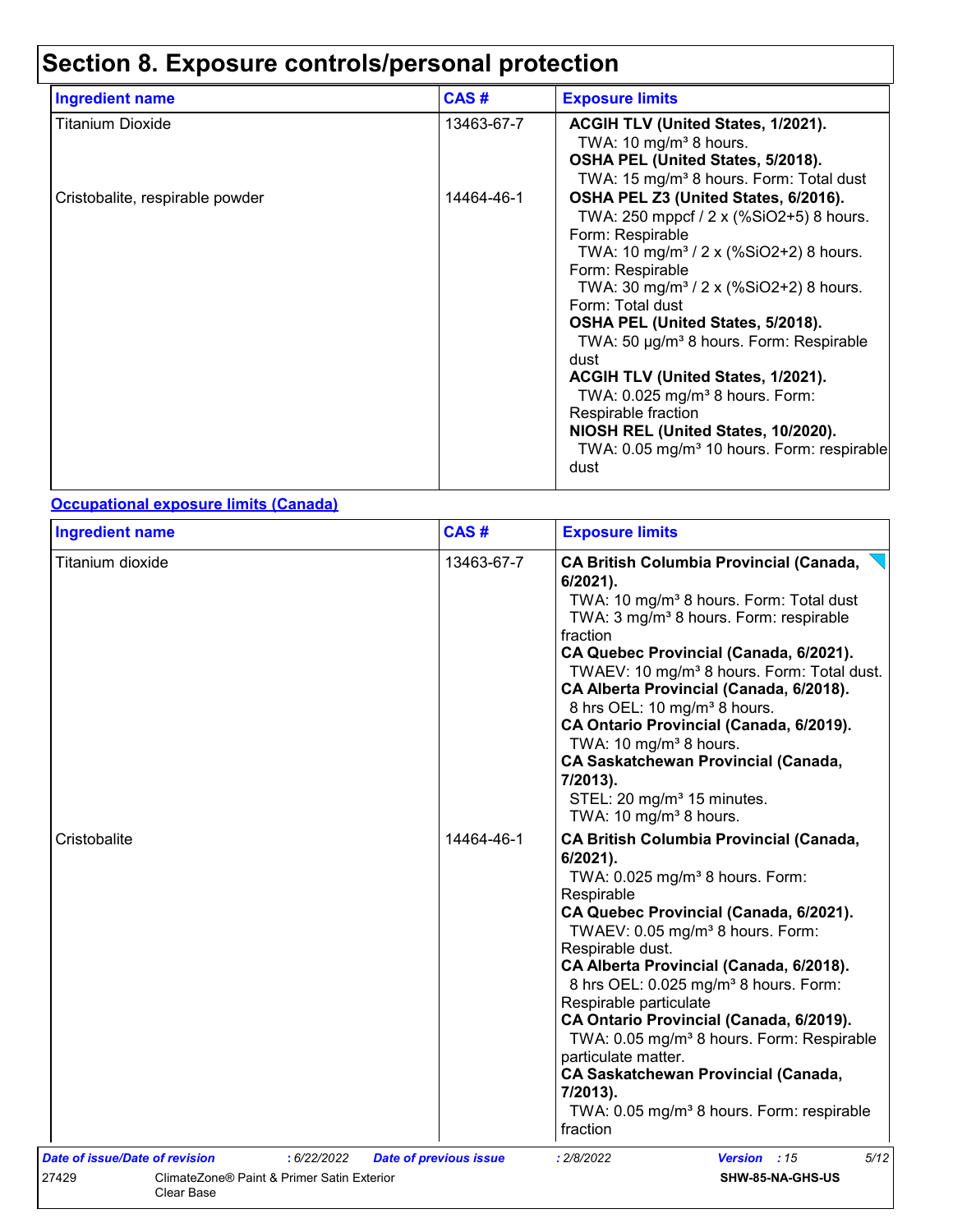## **Section 8. Exposure controls/personal protection**

| <b>Occupational exposure limits (Mexico)</b>      |                                                             |      |                                                                                                                                                                                                                                                                                                                                                                                                                                                                                                                                                                                                                      |
|---------------------------------------------------|-------------------------------------------------------------|------|----------------------------------------------------------------------------------------------------------------------------------------------------------------------------------------------------------------------------------------------------------------------------------------------------------------------------------------------------------------------------------------------------------------------------------------------------------------------------------------------------------------------------------------------------------------------------------------------------------------------|
|                                                   |                                                             | CAS# | <b>Exposure limits</b>                                                                                                                                                                                                                                                                                                                                                                                                                                                                                                                                                                                               |
| None.                                             |                                                             |      |                                                                                                                                                                                                                                                                                                                                                                                                                                                                                                                                                                                                                      |
| <b>Appropriate engineering</b><br><b>controls</b> |                                                             |      | : If user operations generate dust, fumes, gas, vapor or mist, use process enclosures,<br>local exhaust ventilation or other engineering controls to keep worker exposure to<br>airborne contaminants below any recommended or statutory limits.                                                                                                                                                                                                                                                                                                                                                                     |
| <b>Environmental exposure</b><br>controls         | will be necessary to reduce emissions to acceptable levels. |      | Emissions from ventilation or work process equipment should be checked to ensure<br>they comply with the requirements of environmental protection legislation. In some<br>cases, fume scrubbers, filters or engineering modifications to the process equipment                                                                                                                                                                                                                                                                                                                                                       |
| <b>Individual protection measures</b>             |                                                             |      |                                                                                                                                                                                                                                                                                                                                                                                                                                                                                                                                                                                                                      |
| <b>Hygiene measures</b>                           | showers are close to the workstation location.              |      | : Wash hands, forearms and face thoroughly after handling chemical products, before<br>eating, smoking and using the lavatory and at the end of the working period.<br>Appropriate techniques should be used to remove potentially contaminated clothing.<br>Wash contaminated clothing before reusing. Ensure that eyewash stations and safety                                                                                                                                                                                                                                                                      |
| <b>Eye/face protection</b>                        | shields.                                                    |      | Safety eyewear complying with an approved standard should be used when a risk<br>assessment indicates this is necessary to avoid exposure to liquid splashes, mists,<br>gases or dusts. If contact is possible, the following protection should be worn, unless<br>the assessment indicates a higher degree of protection: safety glasses with side-                                                                                                                                                                                                                                                                 |
| <b>Skin protection</b>                            |                                                             |      |                                                                                                                                                                                                                                                                                                                                                                                                                                                                                                                                                                                                                      |
| <b>Hand protection</b>                            |                                                             |      | Chemical-resistant, impervious gloves complying with an approved standard should be<br>worn at all times when handling chemical products if a risk assessment indicates this is<br>necessary. Considering the parameters specified by the glove manufacturer, check<br>during use that the gloves are still retaining their protective properties. It should be<br>noted that the time to breakthrough for any glove material may be different for different<br>glove manufacturers. In the case of mixtures, consisting of several substances, the<br>protection time of the gloves cannot be accurately estimated. |
| <b>Body protection</b>                            | handling this product.                                      |      | Personal protective equipment for the body should be selected based on the task being<br>performed and the risks involved and should be approved by a specialist before                                                                                                                                                                                                                                                                                                                                                                                                                                              |
| <b>Other skin protection</b>                      | specialist before handling this product.                    |      | Appropriate footwear and any additional skin protection measures should be selected<br>based on the task being performed and the risks involved and should be approved by a                                                                                                                                                                                                                                                                                                                                                                                                                                          |
| <b>Respiratory protection</b>                     | aspects of use.                                             |      | Based on the hazard and potential for exposure, select a respirator that meets the<br>appropriate standard or certification. Respirators must be used according to a<br>respiratory protection program to ensure proper fitting, training, and other important                                                                                                                                                                                                                                                                                                                                                       |

## **Section 9. Physical and chemical properties**

The conditions of measurement of all properties are at standard temperature and pressure unless otherwise indicated.

#### **Appearance**

| <b>Physical state</b> | : Liquid.        |
|-----------------------|------------------|
| <b>Color</b>          | : Not available. |
| <b>Odor</b>           | : Not available. |
| <b>Odor threshold</b> | : Not available. |
| рH                    | : 9.2            |

| Date of issue/Date of revision |                                                          | : 6/22/2022 | <b>Date of previous issue</b> | : 2/8/2022 | <b>Version</b> : 15     | 6/12 |
|--------------------------------|----------------------------------------------------------|-------------|-------------------------------|------------|-------------------------|------|
| 27429                          | ClimateZone® Paint & Primer Satin Exterior<br>Clear Base |             |                               |            | <b>SHW-85-NA-GHS-US</b> |      |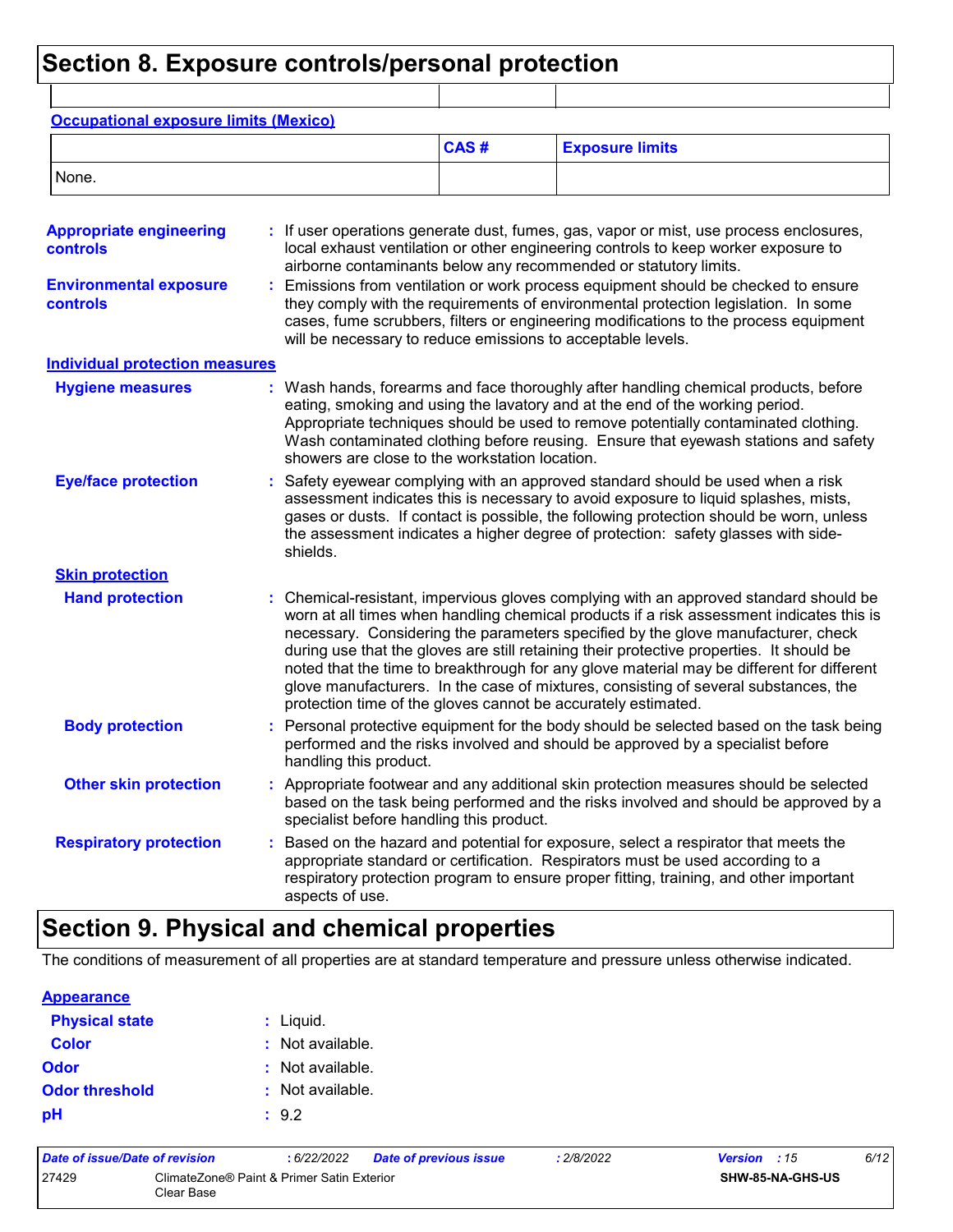## **Section 9. Physical and chemical properties**

| <b>Melting point/freezing point</b>                               | : Not available.                                               |
|-------------------------------------------------------------------|----------------------------------------------------------------|
| <b>Boiling point, initial boiling</b><br>point, and boiling range | : $100^{\circ}$ C (212 $^{\circ}$ F)                           |
| <b>Flash point</b>                                                | : Closed cup: Not applicable.                                  |
| <b>Evaporation rate</b>                                           | $\therefore$ 0.09 (butyl acetate = 1)                          |
| <b>Flammability</b>                                               | : Not available.                                               |
| Lower and upper explosion<br>limit/flammability limit             | : Not available.                                               |
| <b>Vapor pressure</b>                                             | : $2.3$ kPa (17.5 mm Hg)                                       |
| <b>Relative vapor density</b>                                     | : 1 [Air = 1]                                                  |
| <b>Relative density</b>                                           | : 1.09                                                         |
| <b>Solubility</b>                                                 | : Not available.                                               |
| <b>Partition coefficient: n-</b><br>octanol/water                 | : Not applicable.                                              |
| <b>Auto-ignition temperature</b>                                  | : Not available.                                               |
| <b>Decomposition temperature</b>                                  | : Not available.                                               |
| <b>Viscosity</b>                                                  | Kinematic (40°C (104°F)): >20.5 mm <sup>2</sup> /s (>20.5 cSt) |
| <b>Molecular weight</b>                                           | Not applicable.                                                |
| <b>Aerosol product</b>                                            |                                                                |
| <b>Heat of combustion</b>                                         | $: 0.719$ kJ/g                                                 |

## **Section 10. Stability and reactivity**

| <b>Reactivity</b>                            | : No specific test data related to reactivity available for this product or its ingredients.              |
|----------------------------------------------|-----------------------------------------------------------------------------------------------------------|
| <b>Chemical stability</b>                    | : The product is stable.                                                                                  |
| <b>Possibility of hazardous</b><br>reactions | : Under normal conditions of storage and use, hazardous reactions will not occur.                         |
| <b>Conditions to avoid</b>                   | : No specific data.                                                                                       |
| <b>Incompatible materials</b>                | : No specific data.                                                                                       |
| <b>Hazardous decomposition</b><br>products   | : Under normal conditions of storage and use, hazardous decomposition products should<br>not be produced. |

## **Section 11. Toxicological information**

#### **Information on toxicological effects**

#### **Acute toxicity**

Not available.

#### **Irritation/Corrosion**

| <b>Product/ingredient name</b> | <b>Result</b>        | <b>Species</b> | <b>Score</b> | <b>Exposure</b> | <b>Observation</b> |
|--------------------------------|----------------------|----------------|--------------|-----------------|--------------------|
| Titanium Dioxide               | Skin - Mild irritant | Human          |              | 72 hours 300    |                    |
|                                |                      |                |              | <b>ug</b>       |                    |

#### **Sensitization**

Not available.

| Date of issue/Date of revision |                                                          | : 6/22/2022 | <b>Date of previous issue</b> | : 2/8/2022 | <b>Version</b> : 15 | 7/12 |
|--------------------------------|----------------------------------------------------------|-------------|-------------------------------|------------|---------------------|------|
| 27429                          | ClimateZone® Paint & Primer Satin Exterior<br>Clear Base |             |                               |            | SHW-85-NA-GHS-US    |      |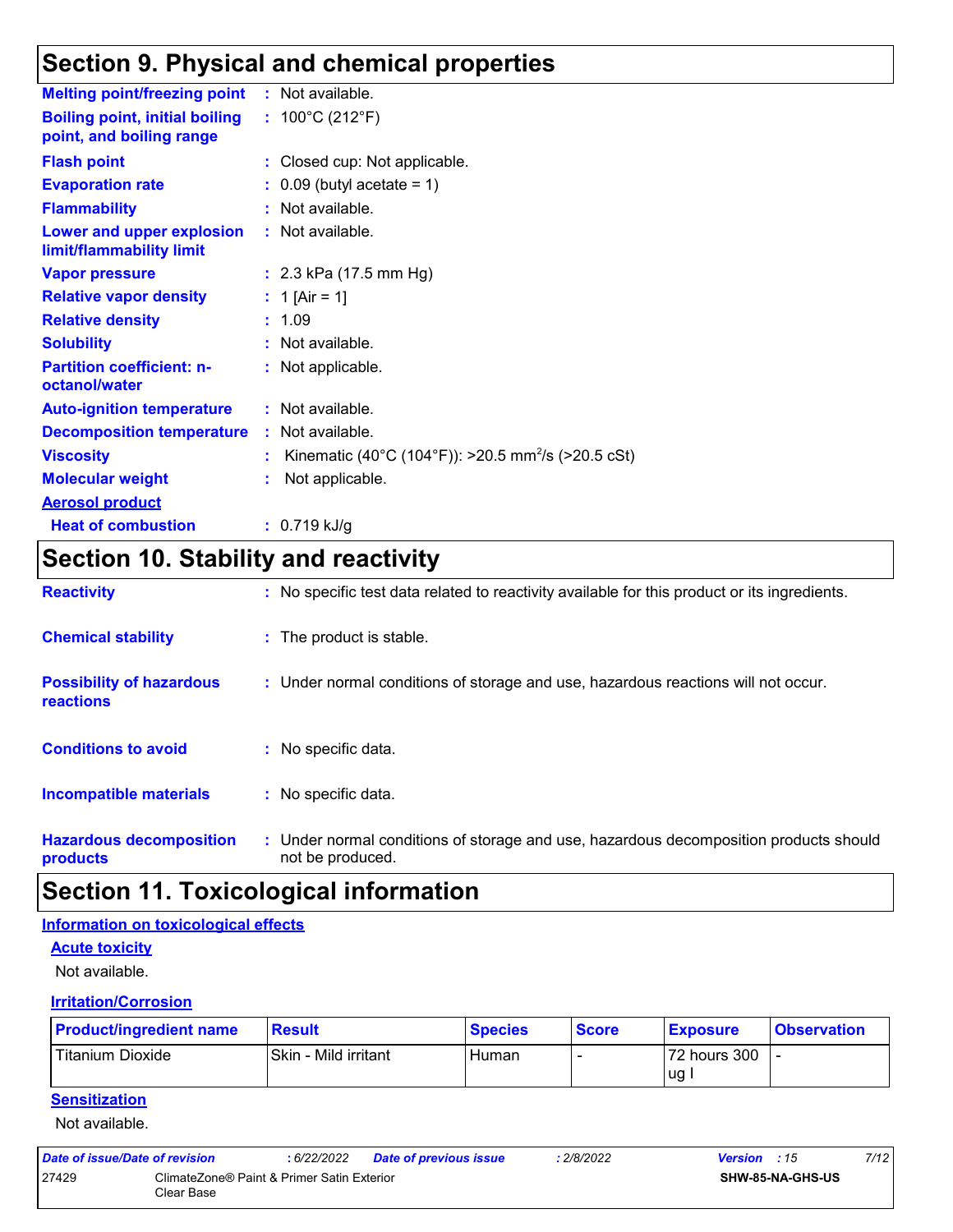## **Section 11. Toxicological information**

#### **Mutagenicity**

Not available.

#### **Carcinogenicity**

Not available.

#### **Classification**

| <b>Product/ingredient name</b>                                  | <b>OSHA</b> | <b>IARC</b> | <b>NTP</b>                      |
|-----------------------------------------------------------------|-------------|-------------|---------------------------------|
| Titanium Dioxide<br>Cristobalite, respirable<br><b>I</b> powder |             | 2B          | Known to be a human carcinogen. |

#### **Reproductive toxicity**

Not available.

#### **Teratogenicity**

Not available.

#### **Specific target organ toxicity (single exposure)**

Not available.

#### **Specific target organ toxicity (repeated exposure)**

| <b>Name</b>                     | <b>Category</b> | <b>Route of</b><br><b>exposure</b> | <b>Target organs</b> |
|---------------------------------|-----------------|------------------------------------|----------------------|
| Cristobalite, respirable powder | ∣Category ⊺     | l inhalation                       | respiratory tract    |

#### **Aspiration hazard**

Not available.

#### **Information on the likely routes of exposure Inhalation :** No known significant effects or critical hazards. **Ingestion :** No known significant effects or critical hazards. **Skin contact :** No known significant effects or critical hazards. **Eye contact :** No known significant effects or critical hazards. **:** Not available. **Potential acute health effects**

|                     | <b>Symptoms related to the physical, chemical and toxicological characteristics</b> |
|---------------------|-------------------------------------------------------------------------------------|
| <b>Eve contact</b>  | : No specific data.                                                                 |
| <b>Inhalation</b>   | : No specific data.                                                                 |
| <b>Skin contact</b> | : No specific data.                                                                 |
| Ingestion           | : No specific data.                                                                 |

| Date of issue/Date of revision                                                           | :6/22/2022       | <b>Date of previous issue</b> | : 2/8/2022 | Version : 15 | 8/12 |
|------------------------------------------------------------------------------------------|------------------|-------------------------------|------------|--------------|------|
| <b>Potential immediate</b><br>effects                                                    | : Not available. |                               |            |              |      |
| Long term exposure                                                                       |                  |                               |            |              |      |
| <b>Potential delayed effects</b>                                                         | : Not available. |                               |            |              |      |
| <b>Potential immediate</b><br><b>effects</b>                                             | : Not available. |                               |            |              |      |
| <b>Short term exposure</b>                                                               |                  |                               |            |              |      |
| Delayed and immediate effects and also chronic effects from short and long term exposure |                  |                               |            |              |      |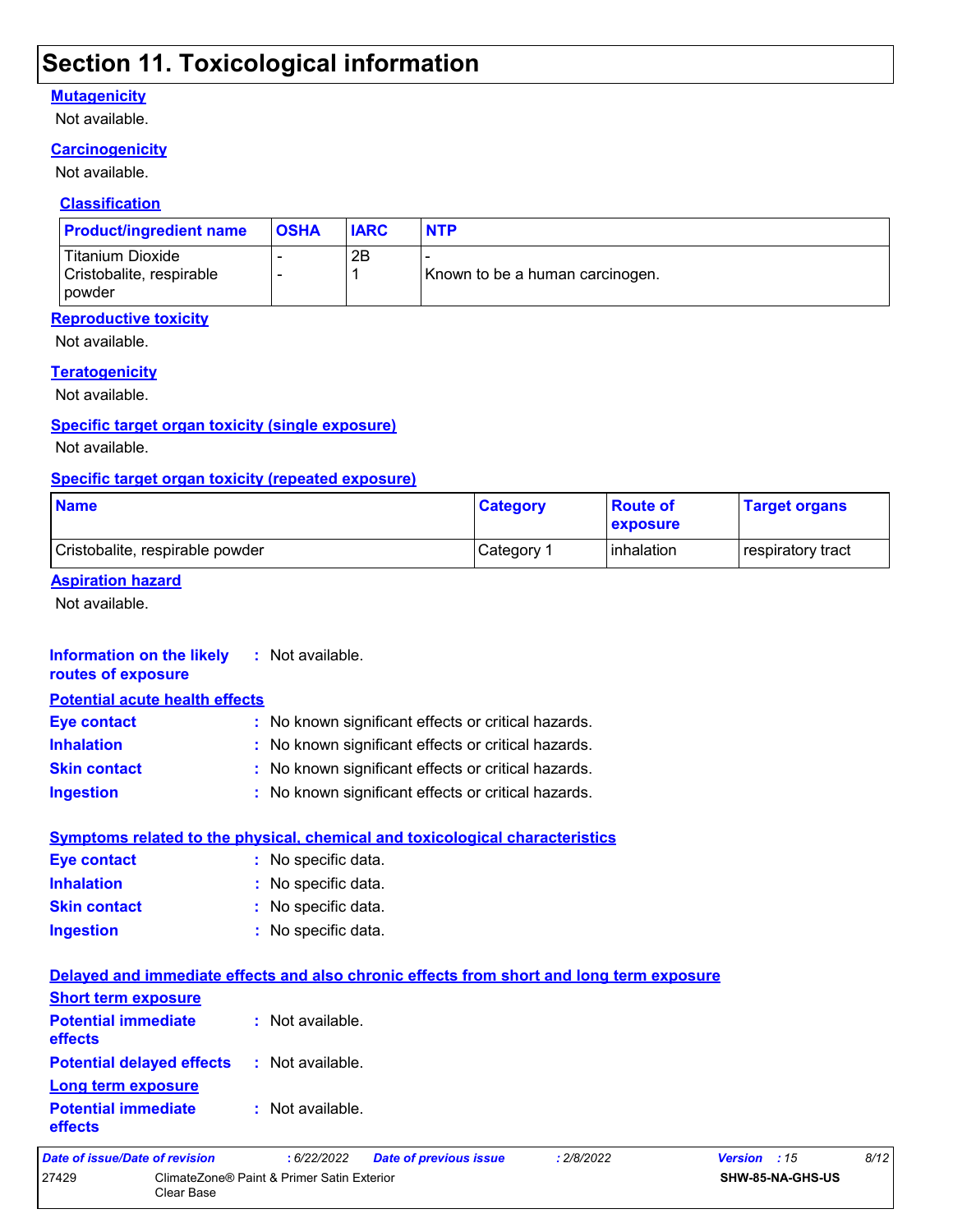## **Section 11. Toxicological information**

| <b>Potential delayed effects : Not available.</b> |                                                                               |
|---------------------------------------------------|-------------------------------------------------------------------------------|
| <b>Potential chronic health effects</b>           |                                                                               |
| Not available.                                    |                                                                               |
| <b>General</b>                                    | : No known significant effects or critical hazards.                           |
| <b>Carcinogenicity</b>                            | : May cause cancer. Risk of cancer depends on duration and level of exposure. |
| <b>Mutagenicity</b>                               | : No known significant effects or critical hazards.                           |
| <b>Teratogenicity</b>                             | : No known significant effects or critical hazards.                           |
| <b>Developmental effects</b>                      | : No known significant effects or critical hazards.                           |
| <b>Fertility effects</b>                          | : No known significant effects or critical hazards.                           |
|                                                   |                                                                               |

**Numerical measures of toxicity** Not available. **Acute toxicity estimates**

## **Section 12. Ecological information**

#### **Toxicity**

| <b>Product/ingredient name</b> | <b>Result</b>                         | <b>Species</b>                      | <b>Exposure</b> |
|--------------------------------|---------------------------------------|-------------------------------------|-----------------|
| <b>Titanium Dioxide</b>        | Acute LC50 >1000000 µg/l Marine water | <b>Fish - Fundulus heteroclitus</b> | 96 hours        |

#### **Persistence and degradability**

Not available.

#### **Bioaccumulative potential**

Not available.

#### **Mobility in soil**

**Soil/water partition coefficient (KOC) :** Not available.

**Other adverse effects :** No known significant effects or critical hazards.

## **Section 13. Disposal considerations**

The generation of waste should be avoided or minimized wherever possible. Disposal of this product, solutions and any by-products should at all times comply with the requirements of environmental protection and waste disposal legislation and any regional local authority requirements. Dispose of surplus and non-recyclable products via a licensed waste disposal contractor. Waste should not be disposed of untreated to the sewer unless fully compliant with the requirements of all authorities with jurisdiction. Waste packaging should be recycled. Incineration or landfill should only be considered when recycling is not feasible. This material and its container must be disposed of in a safe way. Care should be taken when handling emptied containers that have not been cleaned or rinsed out. Empty containers or liners may retain some product residues. Avoid dispersal of spilled material and runoff and contact with soil, waterways, drains and sewers. **Disposal methods :**

| Date of issue/Date of revision |                                                          | : 6/22/2022 | <b>Date of previous issue</b> | : 2/8/2022 | <b>Version</b> : 15     | 9/12 |
|--------------------------------|----------------------------------------------------------|-------------|-------------------------------|------------|-------------------------|------|
| 27429                          | ClimateZone® Paint & Primer Satin Exterior<br>Clear Base |             |                               |            | <b>SHW-85-NA-GHS-US</b> |      |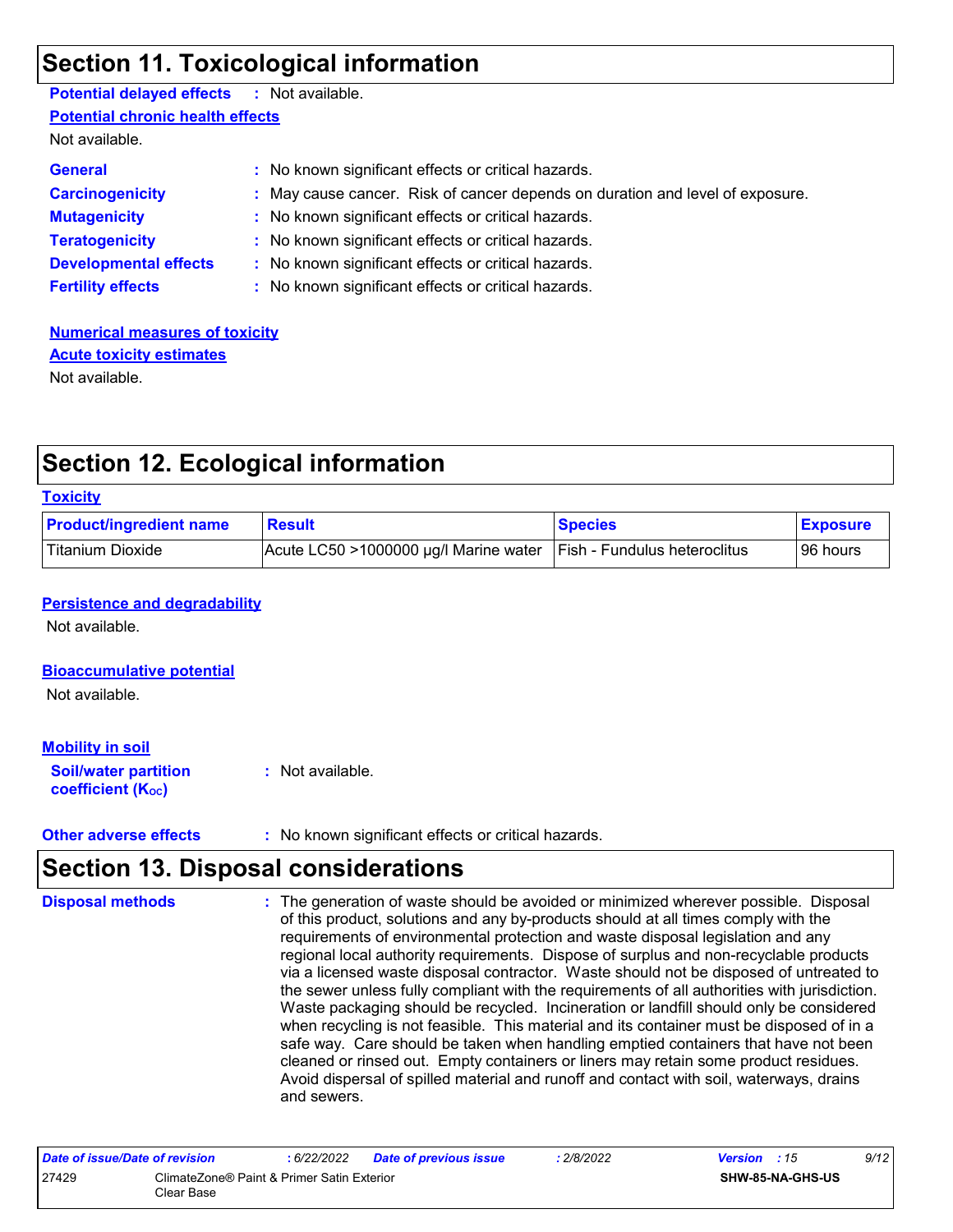## **Section 14. Transport information**

|                                                                                                   | <b>DOT</b><br><b>Classification</b> | <b>TDG</b><br><b>Classification</b>                            | <b>Mexico</b><br><b>Classification</b> | <b>IATA</b>                                                                                                                                                                                                                                                                                                                                                                                                                                                                                                                                                                                                       | <b>IMDG</b>    |
|---------------------------------------------------------------------------------------------------|-------------------------------------|----------------------------------------------------------------|----------------------------------------|-------------------------------------------------------------------------------------------------------------------------------------------------------------------------------------------------------------------------------------------------------------------------------------------------------------------------------------------------------------------------------------------------------------------------------------------------------------------------------------------------------------------------------------------------------------------------------------------------------------------|----------------|
| <b>UN number</b>                                                                                  | Not regulated.                      | Not regulated.                                                 | Not regulated.                         | Not regulated.                                                                                                                                                                                                                                                                                                                                                                                                                                                                                                                                                                                                    | Not regulated. |
| <b>UN proper</b><br>shipping name                                                                 |                                     |                                                                |                                        |                                                                                                                                                                                                                                                                                                                                                                                                                                                                                                                                                                                                                   |                |
| <b>Transport</b><br>hazard class(es)                                                              |                                     |                                                                |                                        |                                                                                                                                                                                                                                                                                                                                                                                                                                                                                                                                                                                                                   |                |
| <b>Packing group</b>                                                                              |                                     |                                                                |                                        |                                                                                                                                                                                                                                                                                                                                                                                                                                                                                                                                                                                                                   |                |
| <b>Environmental</b><br>hazards                                                                   | No.                                 | No.                                                            | No.                                    | No.                                                                                                                                                                                                                                                                                                                                                                                                                                                                                                                                                                                                               | No.            |
| <b>Additional</b><br><b>information</b>                                                           |                                     |                                                                |                                        |                                                                                                                                                                                                                                                                                                                                                                                                                                                                                                                                                                                                                   |                |
| <b>Special precautions for user :</b><br><b>Transport in bulk according</b><br>to IMO instruments | : Not available.                    | substances and on all actions in case of emergency situations. |                                        | Multi-modal shipping descriptions are provided for informational purposes and do not<br>consider container sizes. The presence of a shipping description for a particular<br>mode of transport (sea, air, etc.), does not indicate that the product is packaged<br>suitably for that mode of transport. All packaging must be reviewed for suitability<br>prior to shipment, and compliance with the applicable regulations is the sole<br>responsibility of the person offering the product for transport. People loading and<br>unloading dangerous goods must be trained on all of the risks deriving from the |                |

## **Section 15. Regulatory information**

**TSCA 5(a)2 proposed significant new use rules**: 2-Methyl-4-isothiazolin-3-one; 5-Chloro-2-methylisothiazolinone

#### **SARA 313**

SARA 313 (40 CFR 372.45) supplier notification can be found on the Environmental Data Sheet.

#### **California Prop. 65**

WARNING: This product contains chemicals known to the State of California to cause cancer and birth defects or other reproductive harm.

| <b>International regulations</b> |                                                              |
|----------------------------------|--------------------------------------------------------------|
| <b>International lists</b>       | Australia inventory (AIIC): Not determined.<br>t.            |
|                                  | China inventory (IECSC): Not determined.                     |
|                                  | Japan inventory (CSCL): Not determined.                      |
|                                  | Japan inventory (ISHL): Not determined.                      |
|                                  | Korea inventory (KECI): Not determined.                      |
|                                  | New Zealand Inventory of Chemicals (NZIoC): Not determined.  |
|                                  | Philippines inventory (PICCS): Not determined.               |
|                                  | Taiwan Chemical Substances Inventory (TCSI): Not determined. |
|                                  |                                                              |

| Date of issue/Date of revision |                                                          | : 6/22/2022 | <b>Date of previous issue</b> | 2/8/2022 | <b>Version</b> : 15 |                         | 10/12 |
|--------------------------------|----------------------------------------------------------|-------------|-------------------------------|----------|---------------------|-------------------------|-------|
| 27429                          | ClimateZone® Paint & Primer Satin Exterior<br>Clear Base |             |                               |          |                     | <b>SHW-85-NA-GHS-US</b> |       |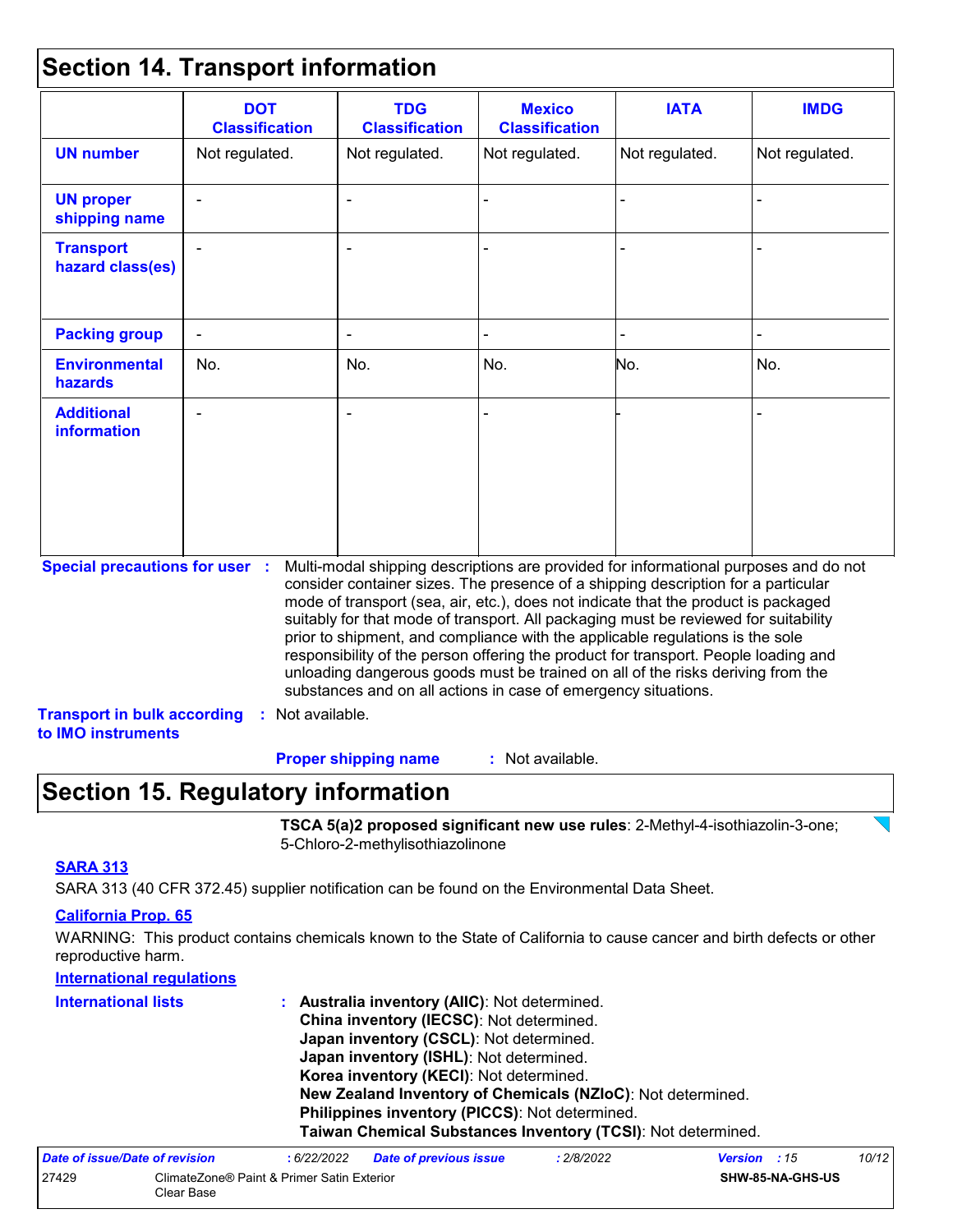### **Section 15. Regulatory information**

**Thailand inventory**: Not determined. **Turkey inventory**: Not determined. **Vietnam inventory**: Not determined.

### **Section 16. Other information**

#### **Hazardous Material Information System (U.S.A.)**



**The customer is responsible for determining the PPE code for this material. For more information on HMIS® Personal Protective Equipment (PPE) codes, consult the HMIS® Implementation Manual.**

**Caution: HMIS® ratings are based on a 0-4 rating scale, with 0 representing minimal hazards or risks, and 4 representing significant hazards or risks. Although HMIS® ratings and the associated label are not required on SDSs or products leaving a facility under 29 CFR 1910.1200, the preparer may choose to provide them. HMIS® ratings are to be used with a fully implemented HMIS® program. HMIS® is a registered trademark and service mark of the American Coatings Association, Inc.**

**Procedure used to derive the classification**

|                                   |  | <b>Classification</b>                                                                                                                                                                                                                                                                                                                                                                                                                                                                                                                                                                                             | <b>Justification</b> |
|-----------------------------------|--|-------------------------------------------------------------------------------------------------------------------------------------------------------------------------------------------------------------------------------------------------------------------------------------------------------------------------------------------------------------------------------------------------------------------------------------------------------------------------------------------------------------------------------------------------------------------------------------------------------------------|----------------------|
| CARCINOGENICITY - Category 1A     |  |                                                                                                                                                                                                                                                                                                                                                                                                                                                                                                                                                                                                                   | Calculation method   |
| <b>History</b>                    |  |                                                                                                                                                                                                                                                                                                                                                                                                                                                                                                                                                                                                                   |                      |
| Date of printing                  |  | : 6/22/2022                                                                                                                                                                                                                                                                                                                                                                                                                                                                                                                                                                                                       |                      |
| Date of issue/Date of<br>revision |  | : 6/22/2022                                                                                                                                                                                                                                                                                                                                                                                                                                                                                                                                                                                                       |                      |
| Date of previous issue            |  | : 2/8/2022                                                                                                                                                                                                                                                                                                                                                                                                                                                                                                                                                                                                        |                      |
| <b>Version</b>                    |  | : 15                                                                                                                                                                                                                                                                                                                                                                                                                                                                                                                                                                                                              |                      |
| <b>Key to abbreviations</b>       |  | $:$ ATE = Acute Toxicity Estimate<br><b>BCF</b> = Bioconcentration Factor<br>GHS = Globally Harmonized System of Classification and Labelling of Chemicals<br>IATA = International Air Transport Association<br>IBC = Intermediate Bulk Container<br><b>IMDG = International Maritime Dangerous Goods</b><br>LogPow = logarithm of the octanol/water partition coefficient<br>MARPOL = International Convention for the Prevention of Pollution From Ships, 1973<br>as modified by the Protocol of 1978. ("Marpol" = marine pollution)<br>$N/A = Not available$<br>SGG = Segregation Group<br>UN = United Nations |                      |

**Indicates information that has changed from previously issued version.**

#### **Notice to reader**

**It is recommended that each customer or recipient of this Safety Data Sheet (SDS) study it carefully and consult resources, as necessary or appropriate, to become aware of and understand the data contained in this SDS and any hazards associated with the product. This information is provided in good faith and believed to be accurate as of the effective date herein. However, no warranty, express or implied, is given. The information presented here applies only to the product as shipped. The addition of any material can change the composition, hazards and risks of the product. Products shall not be repackaged, modified, or tinted except as specifically instructed by the manufacturer, including but not limited to the incorporation of products not specified by the manufacturer, or the use or addition of products in proportions not specified by the manufacturer. Regulatory requirements are subject to change and may differ between various locations and jurisdictions. The customer/buyer/user is responsible to ensure that his activities comply with all country, federal, state, provincial or local laws. The** 

| Date of issue/Date of revision |                                                          | : 6/22/2022 | <b>Date of previous issue</b> | : 2/8/2022 | <b>Version</b> : 15 |                         | 11/12 |
|--------------------------------|----------------------------------------------------------|-------------|-------------------------------|------------|---------------------|-------------------------|-------|
| 27429                          | ClimateZone® Paint & Primer Satin Exterior<br>Clear Base |             |                               |            |                     | <b>SHW-85-NA-GHS-US</b> |       |